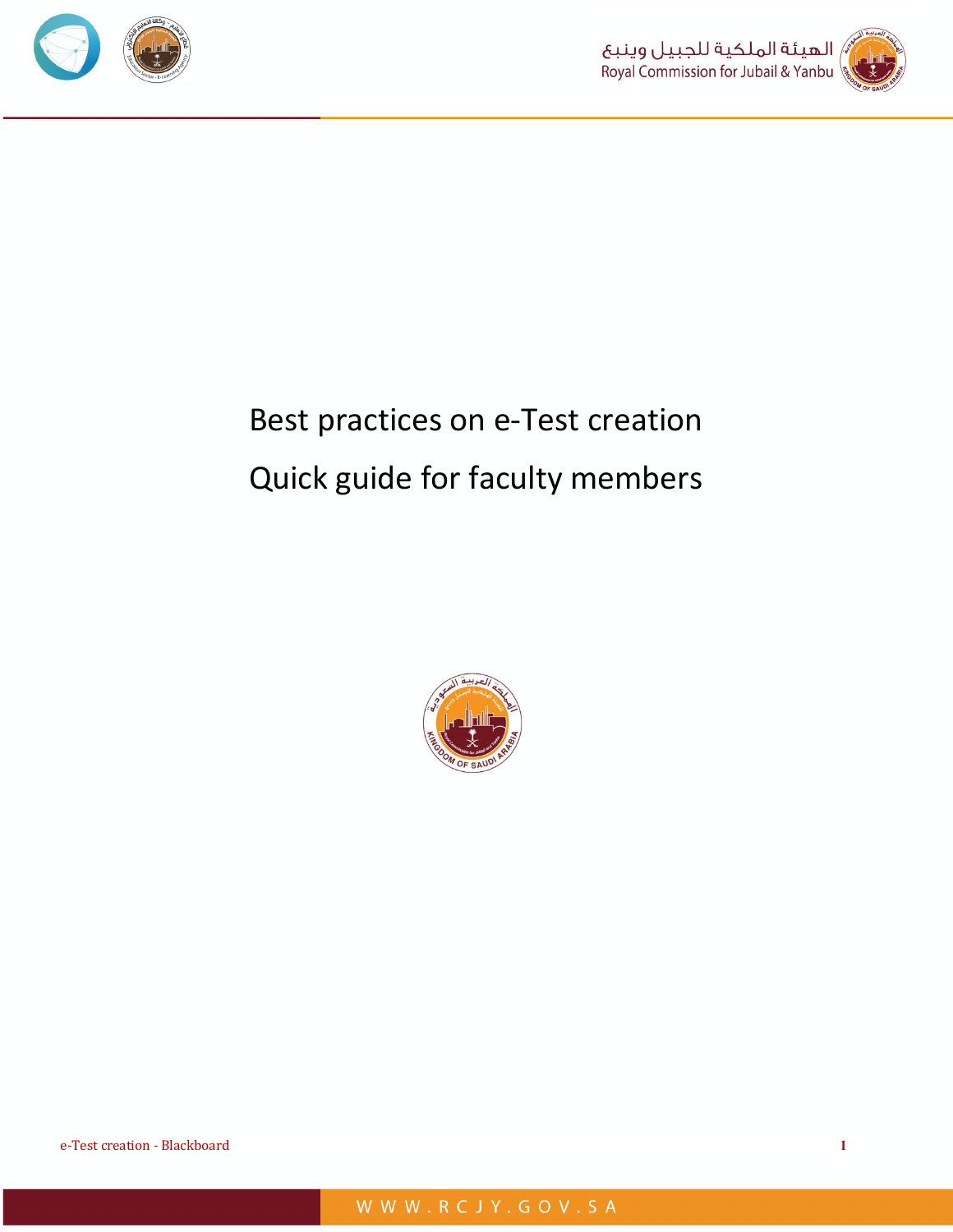



## **Introduction:**

Blackboard's test engine is a powerful set of tools that allow instructors to create and deploy tests to students. Blackboard provides a number of options that can restrict the ways in which students are able to take a test and reduce the incidence of cheating. Tips are available to assist in minimizing testing problems for your students.

To minimize the chance of test taking problems and give students the best environment for success, we recommend certain best practice when building and deploying tests in Blackboard.

# **Best Practices before making a Blackboard tests:**

- Ensure that the internet connection is stable and proper.
- Use **Google Chrome** or **Mozilla Firefox** browse.
- Don't schedule all test sessions to start at the same time, (at least 5 minutes' difference) this reduces the load and helps to achieve better performance so avoid having a large number of students take a Blackboard test at the same time.
- Avoid using large sized Images.
- It is recommended that you avoid cutting-and-pasting directly from Microsoft Word, LibreOffice, LaTeX, or other high-level text editors also avoid copy/past from external sites since extra HTML code might be copied as well which causes issues.
- Take into consideration questions supported by the mobile App, if a large portion of students will be taking exams from mobiles. The Blackboard App supports these test questions: (True/False-Multiple choice-Short) answerEssay-Either/or).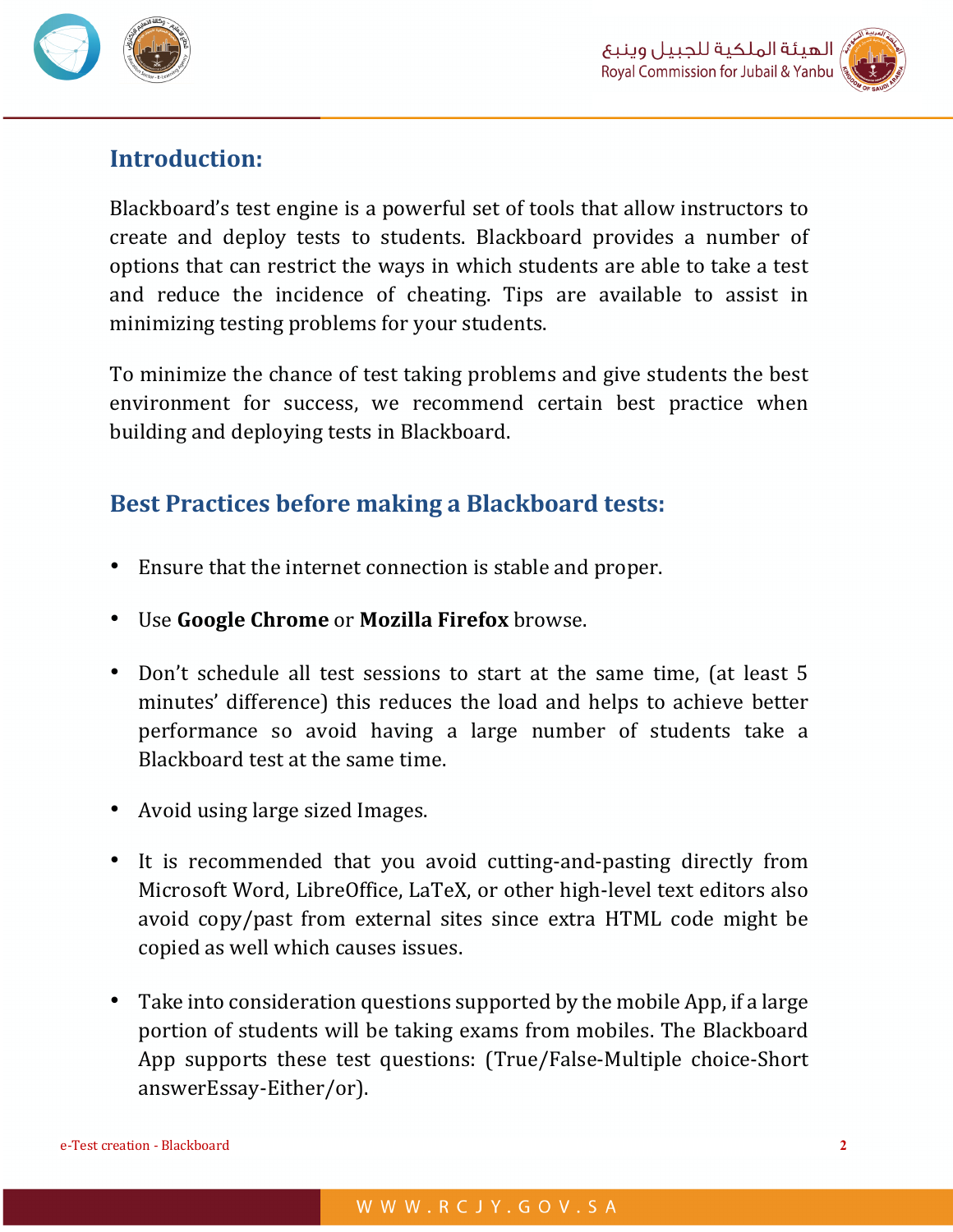



- Although Blackboard scores fill-in-the-blank question automatically, it is recommended to review the scores for these questions as some variants of an answer that an Instructor may find acceptable, such as with additional spaces, capitalization, or slight spelling differences, will be rejected by Blackboard.
- Give very clear instructions before each test to your students.

## Best Practices of design and set-up your blackboard tests:

To creating a test in Blackboard is essentially a 3-steps process (build a test, add questions and make the test available to students) but you should pay attention to test options when deploying the test.

- Before building a test, make **question pools** with random sets from the pools: If you're concerned about cheating, sure you can randomize the order of the questions per student and even randomize the order in which answer choices appear, but an even mightier feature is a Question Pool. Once you create question pools, which can be organized by topic, difficulty, or chapter, for example, you can deploy a randomly chosen subset of questions from those pools for each student. This way, each student receives a unique test attempt that assesses the same comprehension.
- In order to ensure students do not encounter any problems taking tests in Blackboard, we recommend several settings on the Test Options page. The Test Options page is accessed by locating the link to the test in your course, choosing the **arrow** after the course name, and selecting test option.
- You should **type a title of the test**: provide an intuitive test title so students can easily find the test among your course content. On the Course Content page, the title appears as the link students select to view the materials.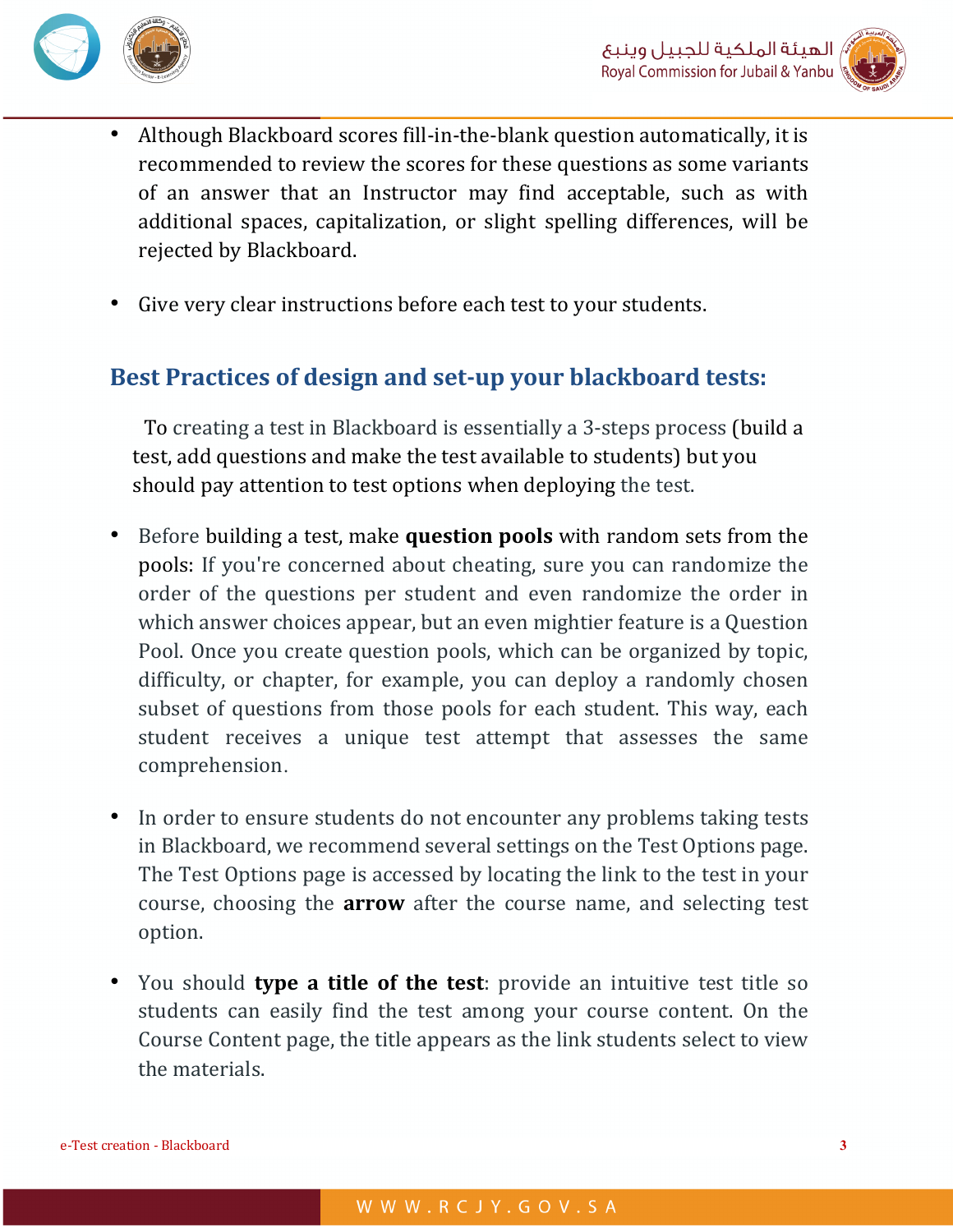



- Add **instruction** for students before starting the test, for example:
	- $\triangleright$  Instruct students to single click instead of double click on the arrow for Next Ouestion, Save, and Submit.
	- $\triangleright$  Instruct students not to click the REFRESH or BACK arrow on their browser screen while taking the test.
	- $\triangleright$  Instruct students to avoid hitting Return/Enter, this may cause an inability to advance to the next question or page.
	- $\triangleright$  Instruct students to be interact with the application because the student will be timed out if he did not click within Blackboard Learn and are inactive for a certain timeframe.
- You must choose "Yes" in test availability to make the Test Available to all the students, if the test availability is set to No, students will not be able to access the test even if the test availability dates was specified.
- Avoid opening in a **new window,** sometimes opening test in a new window is blocked by the user's browser settings.
- Add a **new announcement** to automatically generate a message that the test has been posted. (If you want a more detailed message, it is recommended to create your own announcement.)
- **Multiple attempts option**: This option should not be activated if the student has only one attempt to take the test.
- **Force Completion:** The force completion setting generally should **NOT** be turned on\*, so that if a student accidentally closes their browser window or loses their connection to the internet/wifi, the student will be able to re-enter the test (all work will be saved). The timer will continue to countdown the time from the initial test entry time.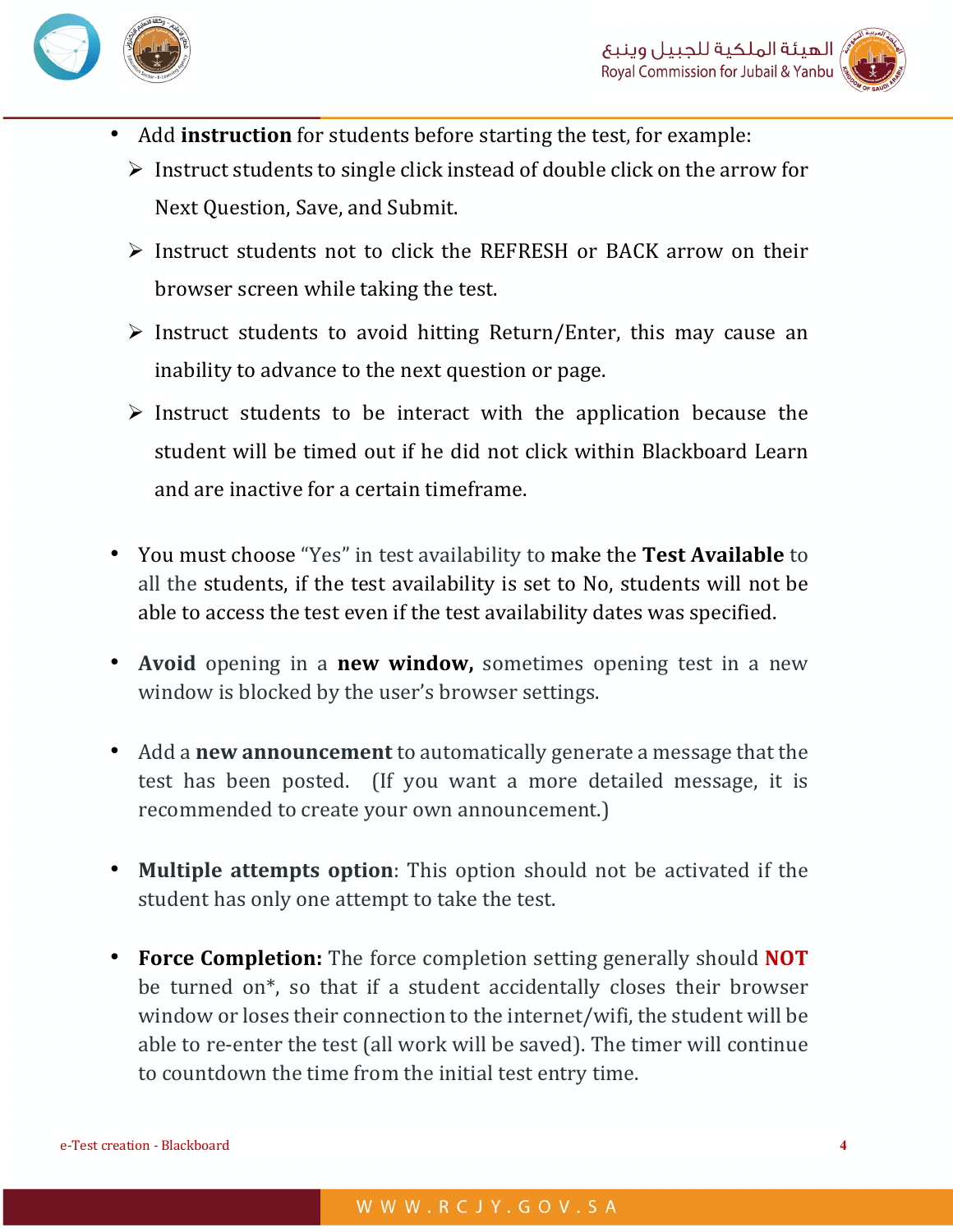



- The **test timer** must be activated to enable a time limit for the test and enter the duration in minutes. The timer will be shown as a countdown timer to the student, which allows the student to know the remaining time of the test time.
- **Auto-Submit:** If you set the timer, you should turn on Auto-Submit. Tests are automatically saved and submitted when the time expires, so the student's answers will be submitted at the end of test time automatically by the system. Either if "Off" option is selected, the student will be able to continue after the end of the time (*note that the test will not be auto graded, and the needs grading icon*  $\bullet$  *will be shown in the grade center*).
- **Password option:** If a password is set, the faculty member must ensure that students receive the password, which may be difficult to communicate with some students at times, which prevents these students from entering the test.
	- $\triangleright$  Common mistakes: Setting a password and not sending it to all students, or student entering the password incorrectly, which prevents students from taking the test.

*<u>Note:</u> If Respondus Lockdown Browser (LDB) is set to be required for a test, a password will be automatically created for that test by LDB, therefore, please DONOT change or remove the password form the test options.* 

- Avoid selecting **test availability exceptions** to enable all students to take the test.
- **Due Date** allows you to specify a due date for the test that will show up in the student's calendar, as well as in the instructor's Grade Center. The due date option does not restrict the student's ability to submit after the due date has passed, and items submitted after the due date would be marked as Late.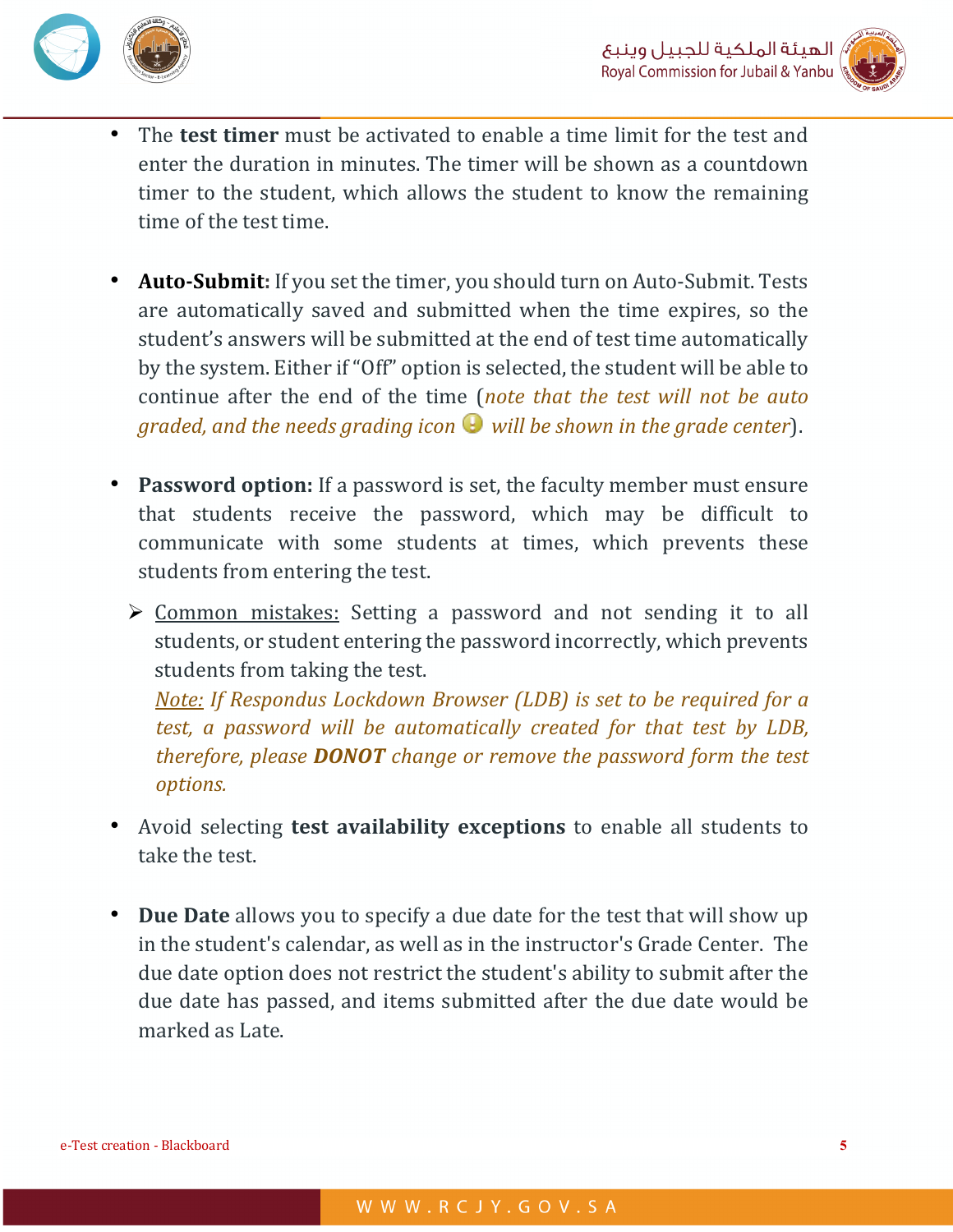



- **Test Presentation Mode:** When designing Blackboard tests, we recommend you to set **one at a time**, so that one question is displayed on each page.
- **Randomize questions**: Among the many test options, choosing to **randomize the questions** will ensure that each student will be presented with the test questions in a random order *(this option is not*) *required if the questions are designed to be displayed in a logical order, and the test is set to select questions randomly from question pools*).
- During the set-up of the test, an Instructor can set differing amounts of **feedback** to be displayed to students once a test is submitted.
- Once you have **finished setting up test** preview the test as a student before your students take it to be sure the questions are functioning as intended, with the answers correctly configured, and to make sure all of the content displays properly in the browser.
- Always ask your students to document **test problems** with a screenshot or cell phone photo and report the problem to you immediately.
- Post an announcement to all students with the name and time of the test before long enough.

## Best Practices in set-up your blackboard tests using LockDown **Browser (LDB) and Respondus Monitor:**

#### **Definition:**

 $\triangleright$  LockDown Browser (LDB) is a custom browser that locks down the testing environment for tests taken in Blackboard. If you enable LDB for a Blackboard tests, students will be unable to copy, print, access other applications, visit other websites, or close the test until it is submitted.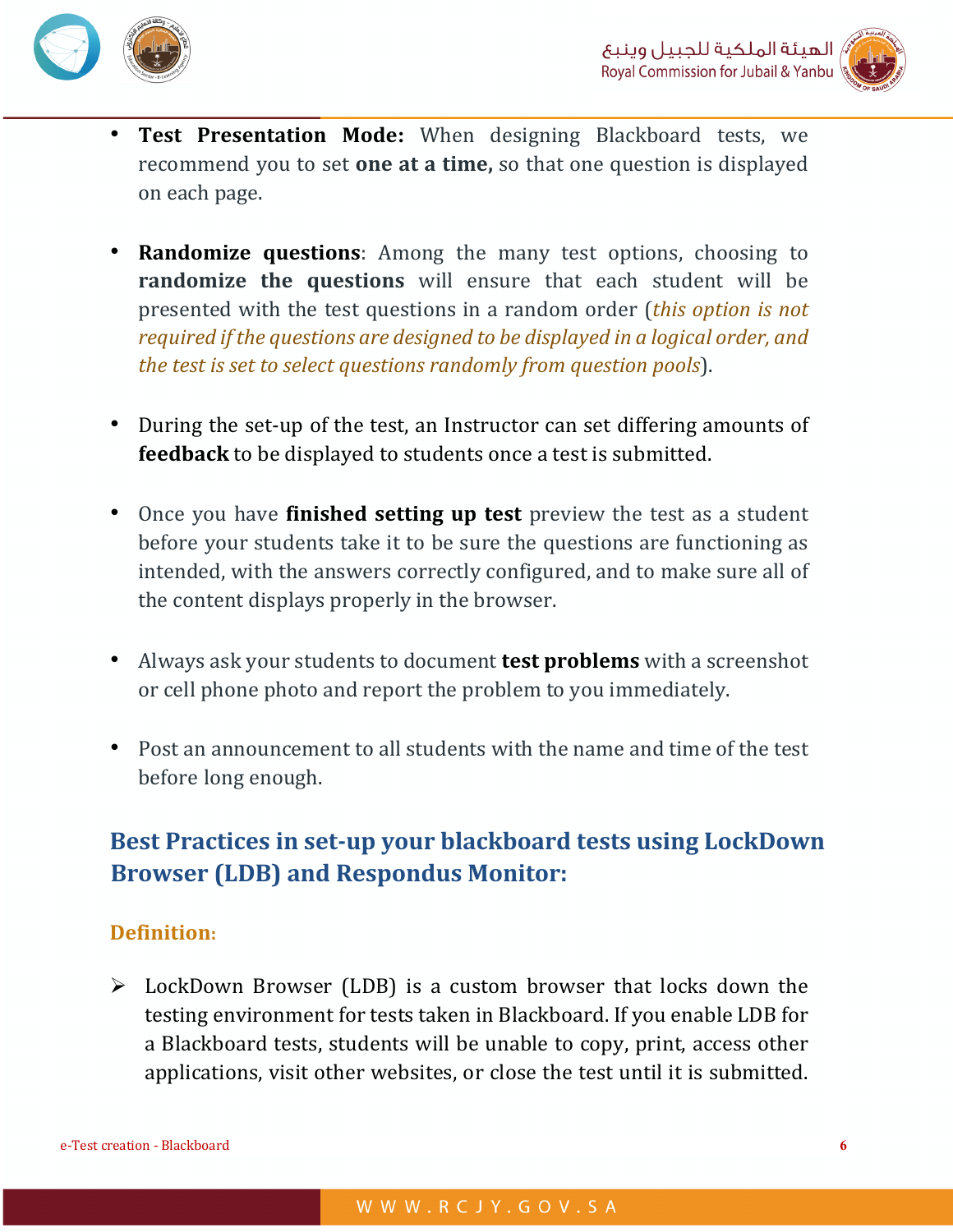



LDB functions much like a standard browser, but some options have been removed or works differently.

 $\triangleright$  Respondus Monitor is a proctoring solution that is built upon the Respondus LDB. Monitor adds an automated proctoring service that uses a student's webcam and industry-leading video analytics to prevent cheating during online exams.

#### **How is LDB Works?**

- Assessments are displayed full-screen and cannot be minimized.
- Browser menu and toolbar options are removed, except for Back, Forward, Refresh and Stop
- Prevents access to other applications including messaging, screensharing, virtual machines, and remote desktops.
- Printing and screen capture functions are disabled.
- Copying and pasting anything to or from an assessment is prevented.
- Right-click menu options, function keys, keyboard shortcuts and task switching are disabled.
- An assessment cannot be exited until the student submits it for grading.
- Assessments that are set up for use with LDB cannot be accessed with other browsers.

### **How is Respondus Monitor Works?**

Students use a webcam to record themselves during an exam.

A "startup sequence" guides them through requirements selected by the instructor, such as showing identification or making a short video of the exam environment (i.e., their desk and surround area). Only the instructor can review video recordings and the results of the proctoring session.

e-Test creation - Blackboard **7** Powerful analytics are used to detect suspicious behaviors during an exam session. Monitor AI analyzes the video for anomalies (e.g., student looking away from the screen excessively, student leaving the computer, or multiple faces appearing in the frame) and also analyzes the student's interaction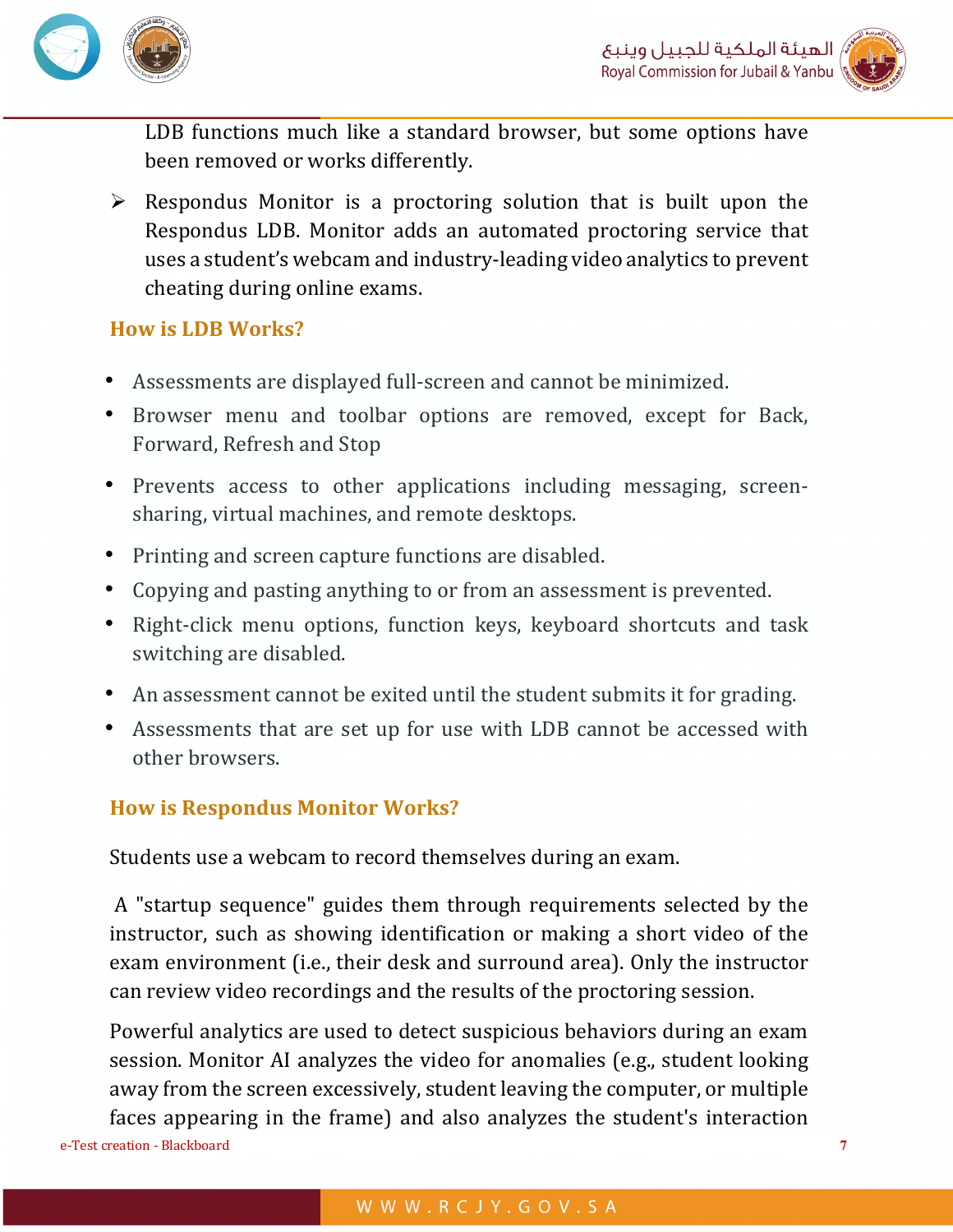



with the exam to compare question-by-question with other students who took the same exam. Video segments with potential exam violations are flagged for the instructor, with an overall risk level assigned to the exam session. 

## **Accessing and Enabling LDB:**

Once you have created and deployed a test in your course, you can configure it to require the Respondus LDB by going to **Control Panel > Course Tools > Respondus LockDown Browser**.

If a student tries to use a regular browser to access a test that has Respondus enabled, Blackboard will notify them that they need to use Respondus to access the test.

#### **Recommended Best Practices:**

Respondus LDB is straightforward to use, but there are some suggested best practices that will help it go smoothly for your students.

- **Do not change test name** Once you have enabled Respondus LDB on a test, do not change the name of the test, or Respondus will not work correctly
- **Do not modify the test password -** If you want to set a password for the test, do so via the Respondus LDB settings and not the test settings. Respondus uses the password field to prevent students from taking the test from another browser, and modifying the password in Test Settings will prevent it from working correctly
- **Explain to students** early that they must use Respondus LDB for their online exams and provide them with the right LDB download link. Respondus provides a sample statement you may want to include or modify
- Provide information on technical requirements for students -Respondus LDB require that students use a Mac or Windows computer